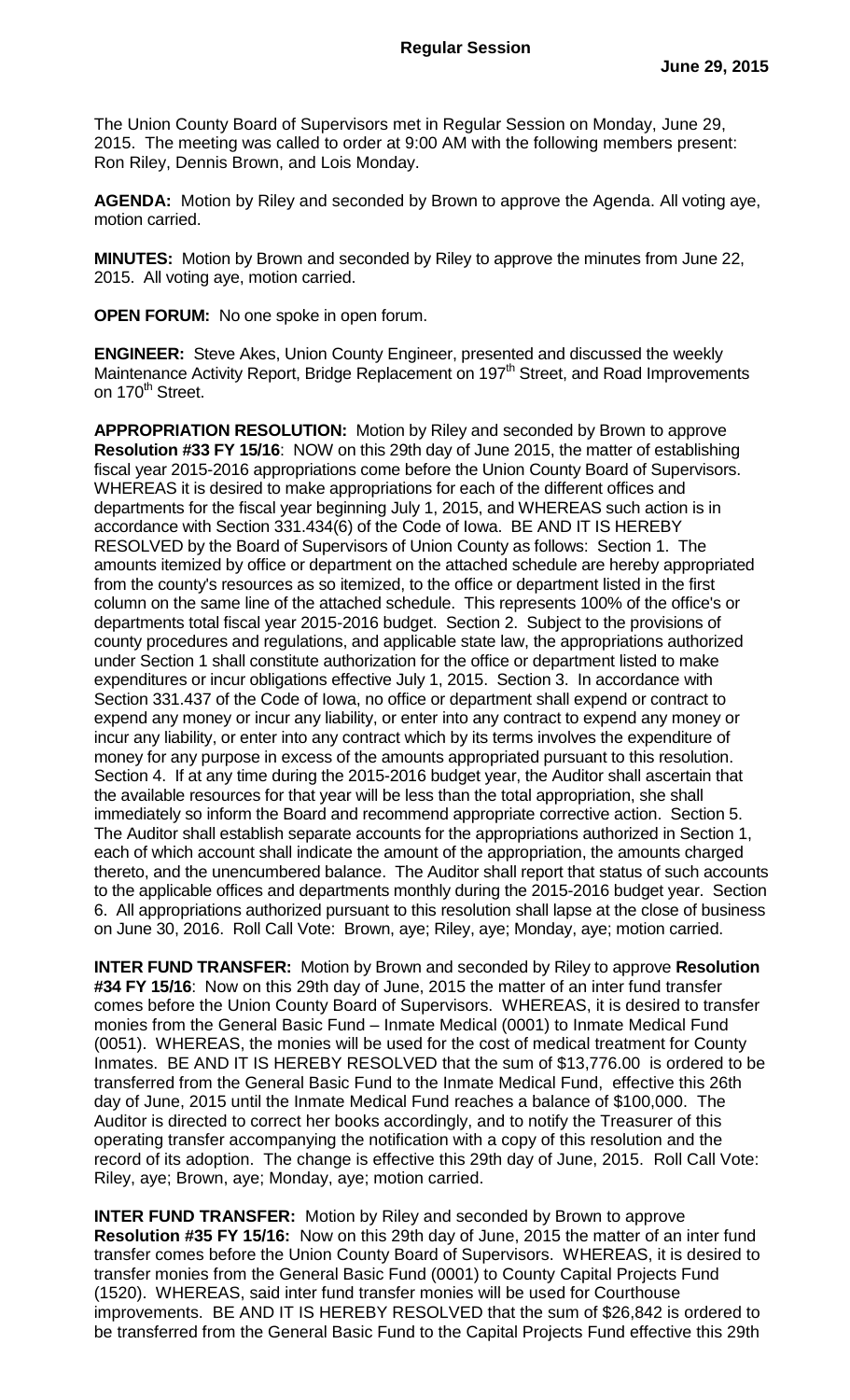day of June, 2015. The Auditor is directed to correct her books accordingly, and to notify the Treasurer of this operating transfer accompanying the notification with a copy of this resolution and the record of its adoption. The change is effective this 29th day of June, 2015. Roll Call Vote: Riley, aye; Brown, aye; Monday, aye; motion carried.

**PUBLIC FUNDING RESOLUTION:** Motion by Brown and seconded by Riley to approve **Resolution #36 FY 15/16:** NOW on this 29th day of June 2015, the matter of a Resolution approving Public purpose for expenditure of funds. WHEREAS Union County of Creston Iowa has adopted its 2015-2016 Annual Budget March 9, 2015, and WHEREAS, the Attorney General believes it is necessary to state a public use for the expenditure or transfer of funds to private groups, and BE AND IT IS HEREBY RESOLVED, that Union County of Creston Iowa believes it is in the public interest to contribute funds to the following: Union County Public Funding Council for \$19,058.00. Expenditure of funds by this organization will enhance the community and add to economic well-being by increasing jobs and attracting people to the environments of Union County. BE IT FURTHER RESOLVED, that Union County will require periodic reports from the organization of how funds were spent to enhance the community's economic well-being. Distribution of these funds will be subject upon request and approved by the Union County Board of Supervisors. This resolution is effective the 29th day of June, 2015. Roll Call Vote: Riley, aye; Brown, aye; Monday, aye; motion carried.

**SECONDARY ROADS TRANSFER RESOLUTION:** Motion by Riley and seconded by Brown to approve **Resolution #37 FY 15/16:** NOW on this 29<sup>th</sup> day of June, 2015, the matter of interfund transfers for the Secondary Roads Fund comes before the Union County Board of Supervisors. WHEREAS it is desired to authorize the Auditor to periodically transfer sums from the General Basic Fund and the Rural Services Basic Fund to the Secondary Roads Fund during the 2015-2016 fiscal year, and WHEREAS said transfers must be in accordance with Sections 331.432 and 331.429 Of the Code of Iowa. BE AND IT IS HEREBY RESOLVED as follows: Section 1. Transfers from the General Basic Fund shall not exceed the dollar equivalent of a tax of sixteen and seven-eighths cents per thousand dollars of assessed value on all taxable property in the County multiplied by the ratio of current taxes actually collected and appropriated for the General Basic Levy to the total General Basic Levy for the current year, and an amount equivalent to the monies derived by the General Basic Fund from military service tax credits under Chapter 426A, mobile home taxes under Section 135D.22, and the delinquent taxes for prior years collected and apportioned to the General Basic Fund in the current year, multiplied by the ratio of sixteen and seven-eighths cents to three dollars and fifty cents. Transfers from the Rural Services Basic Fund shall not exceed the dollar equivalent of a tax of three dollars and three-eighths cents per thousand of assessed value on all taxable property not located within the corporate limits of a city in the county multiplied by the ratio of current taxes actually collected and apportioned for the Rural Services Basic levy to the total Rural Services Basic levy for the current year and an amount equivalent to the monies derived by the Rural Services Basic Fund from the military service tax credits under Chapter 426A, mobile home taxes under Section 135D.22, and delinquent taxes for prior years collected and apportioned to the Rural Services Basic Fund in the current year, multiplied by the ratio of three dollars and three-eighths cents to three dollars and ninetyfive cents. Section 2. After being notified of the apportionment of current property taxes, state replacements against levied property taxes, mobile home taxes, military service tax credits, and delinquent taxes for prior years collected and apportioned to the General Basic Fund or Rural Services Basic Fund, the auditor shall order a transfer from said fund to the Secondary Roads Fund. Section 3. The amount of the transfer required by Section 2 shall be equal to the apportionment made under Section 2 to the General Basic Fund or Rural Services Basic Fund, respectively, multiplied by the ratio of said funds 100% will transfer to the Secondary Roads Fund, to the sum of said funds total current property tax levy, total mobile home taxes, total military service tax credits, and total delinquent taxes. Section 4. Notwithstanding the provisions of Sections 2 and 3 of this resolution, total transfers of current taxes to the Secondary Roads Fund shall not exceed the amounts specified in Section 1. Section 5. Notwithstanding the provisions of Sections 2 and 3, and amount of transfer shall not exceed the available fund balances in the transferring fund. Section 6. The auditor is directed to correct her books when said operating transfers are made and to notify the treasurer and county engineer of the amounts of said transfers. The above and foregoing resolution was adopted by the Board of Supervisors of Union County on this 29th day of June, 2015. Roll Call Vote: Riley, aye; Brown, aye; Monday, aye; motion carried.

**CERTIFYING TAX CREDITS:** Motion by Brown and seconded by Riley to certify the Homestead Tax at 100%, the Elderly and Disabled Tax Credit, and Military Tax Credit at